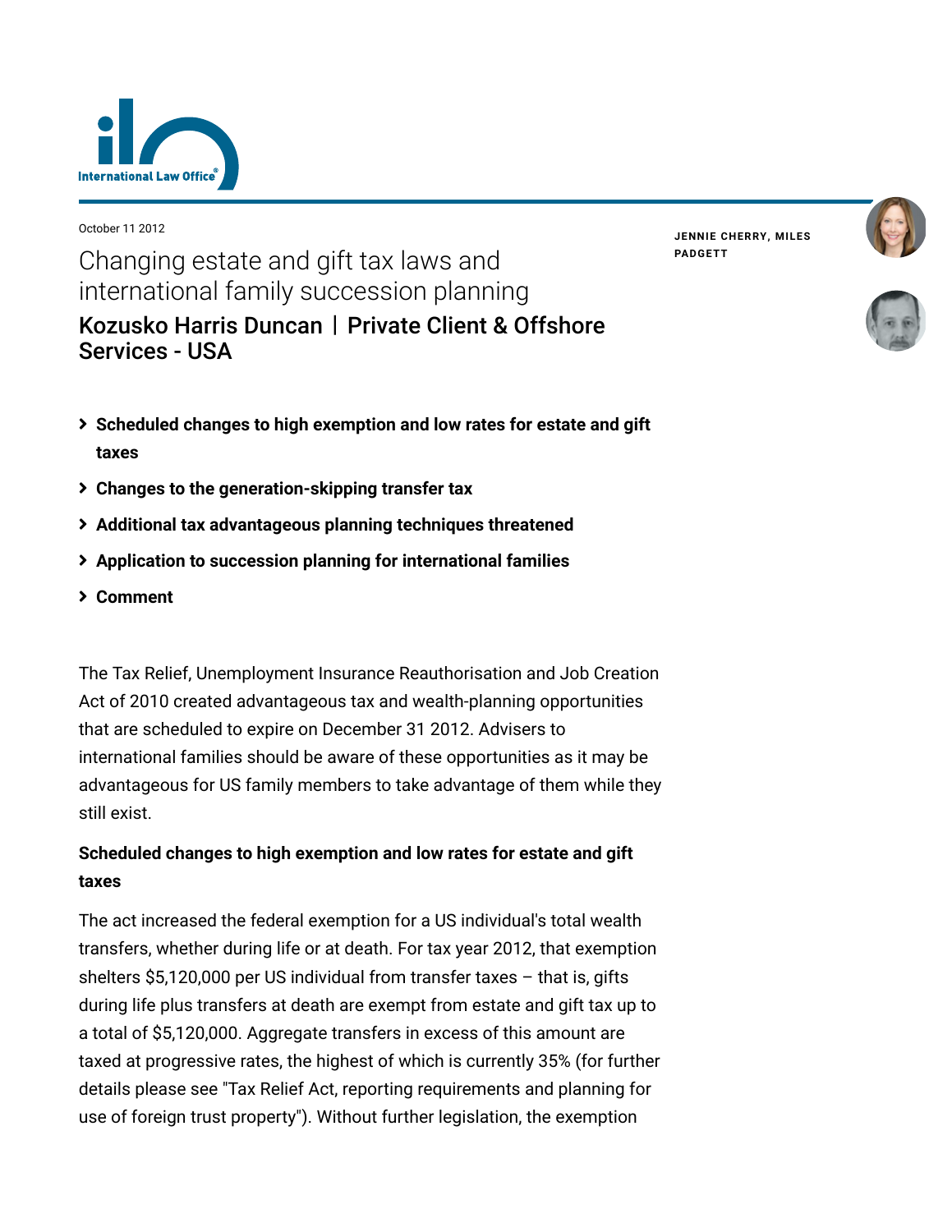will fall to \$1 million in total, and the top bracket will increase to 55%, from January 1 2013. Although it is unknown what action Congress will take going forward, it is clear that there is an opportunity to make tax advantageous gifts in 2012.

### <span id="page-1-0"></span>**Changes to the generation-skipping transfer tax**

The act also provided an increased exemption from the generationskipping transfer (GST) tax, which in 2012 shelters \$5,120,000 of a US individual's aggregate generation-skipping transfers from the tax, whether during life or at death. The GST tax is levied in addition to the federal gift and estate taxes. A transfer is generation skipping if there is a transfer from a grandparent to or for a grandchild, either directly or indirectly through a trust (for further details please see the "[Overview](http://www.internationallawoffice.com/newsletters/Detail.aspx?g=429b7792-bd9b-46ca-aef0-2ae550fd9081)"). Moreover, the GST tax has a maximum rate of 35% for the remainder of 2012 for a US individual's aggregate generation-skipping transfers exceeding that amount. Like the exemption and rates on estate and gift transfers, without further legislation the GST tax exemption will fall back to \$1 million (approximately), and the top bracket will return to 55%, on January 1 2013.

# <span id="page-1-1"></span>**Additional tax advantageous planning techniques threatened**

The president's budget for the next fiscal year proposes to eliminate valuation discounts attributable to minority, non-controlling interests in family business or investment entities. Such discounts are usually highly advantageous for taxpayers; discounts of 20% to 40% of net asset value are not uncommon, hence the desire to eliminate them to increase government revenue. At least under existing law, during the remainder of 2012 valuation discounts will be useable where appropriate. Other advantageous estate planning techniques are also at risk under the budget, such as short-term grantor retained annuity trusts.

## <span id="page-1-2"></span>**Application to succession planning for international families**

Succession planning for international families generally utilises foreign grantor trusts while the non-US matriarch and patriarch are living (for [further details on grantor versus non-grantor trusts please see "Taxation of](http://www.internationallawoffice.com/Newsletters/detail.aspx?r=7017) offshore trusts and impact of new lower tax rates"). Planning for the next generation balances the interests of US children and grandchildren with those of non-US descendants, and sometimes results in domesticating trusts or portions of trusts to the United States. The estates of family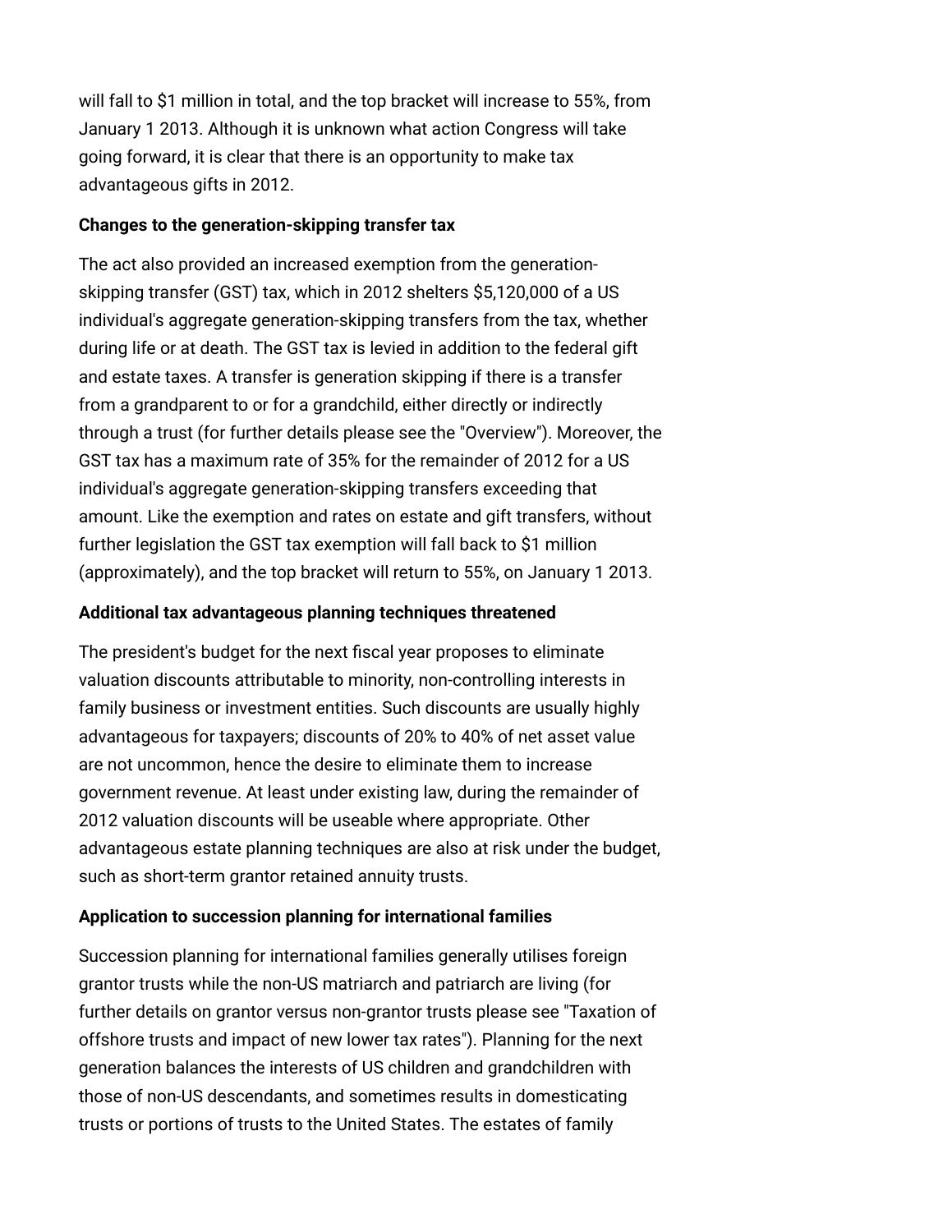members who are not citizens of or residents in the United States will not be subject to US estate tax, with the exception of any US situs property owned by the non-US family member at death (for further details please see the ["Overview"](http://www.internationallawoffice.com/newsletters/Detail.aspx?g=429b7792-bd9b-46ca-aef0-2ae550fd9081)). As the estate tax exemption amount for the estate of a non-citizen, non-resident decedent shelters only \$60,000 from tax, careful planning is needed to ensure that the estate does not include US situs property.

Since the generation immediately below that of the matriarch and patriarch may also have significant assets, advisers to international families that include wealthy US children should consider discussing with the family the advantages of those US children using the larger gift and estate tax exemption in 2012. For example, a US child can establish a US domestic trust for that child's descendants by giving \$5,120,000 (or \$10,240,000 if the US child elects to split the gift with a qualified spouse) to an irrevocable trust. Gifts in trust are less likely to be subject to the claims of a beneficiary's creditors, including ex-spouses, and can help to ensure that family wealth does not pass outside the family bloodline.

Even if a child has previously made taxable gifts, the act's increase of the exemption amount makes available for further tax planning the difference between the amount previously used and the new maximum amount of \$5,120,000. If the child owns a family business or investment entity, then valuation discounts attributable to minority, non-controlling interests in the business or entity may be available to leverage any gift. The child would need to file a US gift tax return to report the gift, but the gift would be designed to generate no actual gift tax liability. Making gifts during life not only reduces the child's estate by the amount gifted, but also by the appreciation on that gift over time; this is an often over-looked, yet quite powerful, planning advantage.

A US domestic trust will be subject to US income tax going forward but could be sheltered from future estate tax by applying the US child's current \$5,120,000 GST tax exemption. With additional planning, the income tax liability could remain with the US child so that the sheltered trust essentially grows income tax free during the child's lifetime. The child will further reduce his or her estate by paying the income tax but can continue to support his or her lifestyle by receiving gifts from the non-US parents.